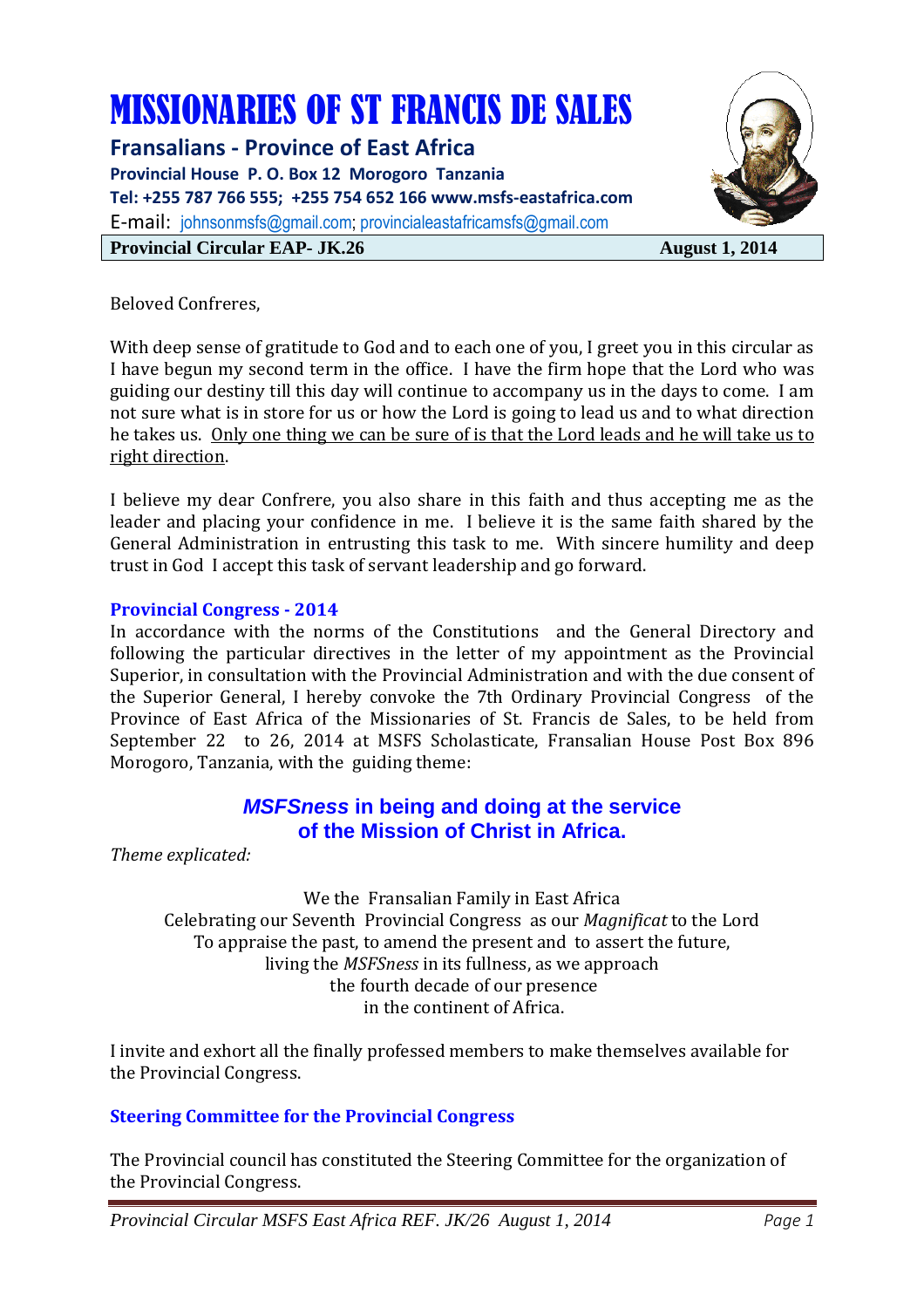Fr. Nirappel Sebastian (Convenor and Chairman) Fr. Sebastian Williams Fr. Kattikanayil Tomy Fr. Kallarackal Sheejan Fr. Antonysamy Sebastian

We thank the members for being at the service of the Mission and wish them all the blessings they are in need of in all the preparations for the Congress.

## **Representatives from the Temporary professed**

The scholastics in temporary profession have the possibility of electing two scholastics in temporary profession as their representatives to the Provincial Congress. Every scholastic in temporary profession will soon receive instructions and the ballot for the election. Kindly exercise this duty as a matter of very personal spiritual discernment.

## **Documents to be studied for the Provincial Congress**

As we are in the process of preparing/ amending the Statutes/ Guidelines for our mission in East Africa, soon you will receive a number of documents that we need to study. Kindly go through the documents personally, in the community and in Apostolic Community where possible and send to me the feedback with clear indication of the suggestions that you have and the rationale for the suggestions. All the feedbacks must reach the office of the Provincial before September 16, 2014.

## **Prayer for the Provincial Congress**

My dear Confreres, As the Provincial Congress is the most important event in the life and mission of the Province during the particular Provincial Administration, it is a MUST that we pray for the blessings of the Lord. I request every member and every community to make intercessory prayers, every day offering each day different communities/ individuals in prayer and to pray for the graceful celebration of the Provincial Congress.

## **2015 - Year of the MISSION**

*In order to emphasize the original missionary nature of and purpose of our Congregation and create a new mission awareness at the congregational level, our Superior General has officially communicated in his letter that the Year 2015 is declared as Year of Mission for the MSFS Congregation. Every province, Vice Province, Delegations, Regions and Missions of the Congregation are invited to prepare concrete plans for strengthening the frontier missions, foreign missions and missions within the territory of the unit. All the Forums in the Province are invited to make concrete plans and suggestions for the meaningful realization of this Year of Mission in 2015. Let us give some serious thoughts to this.*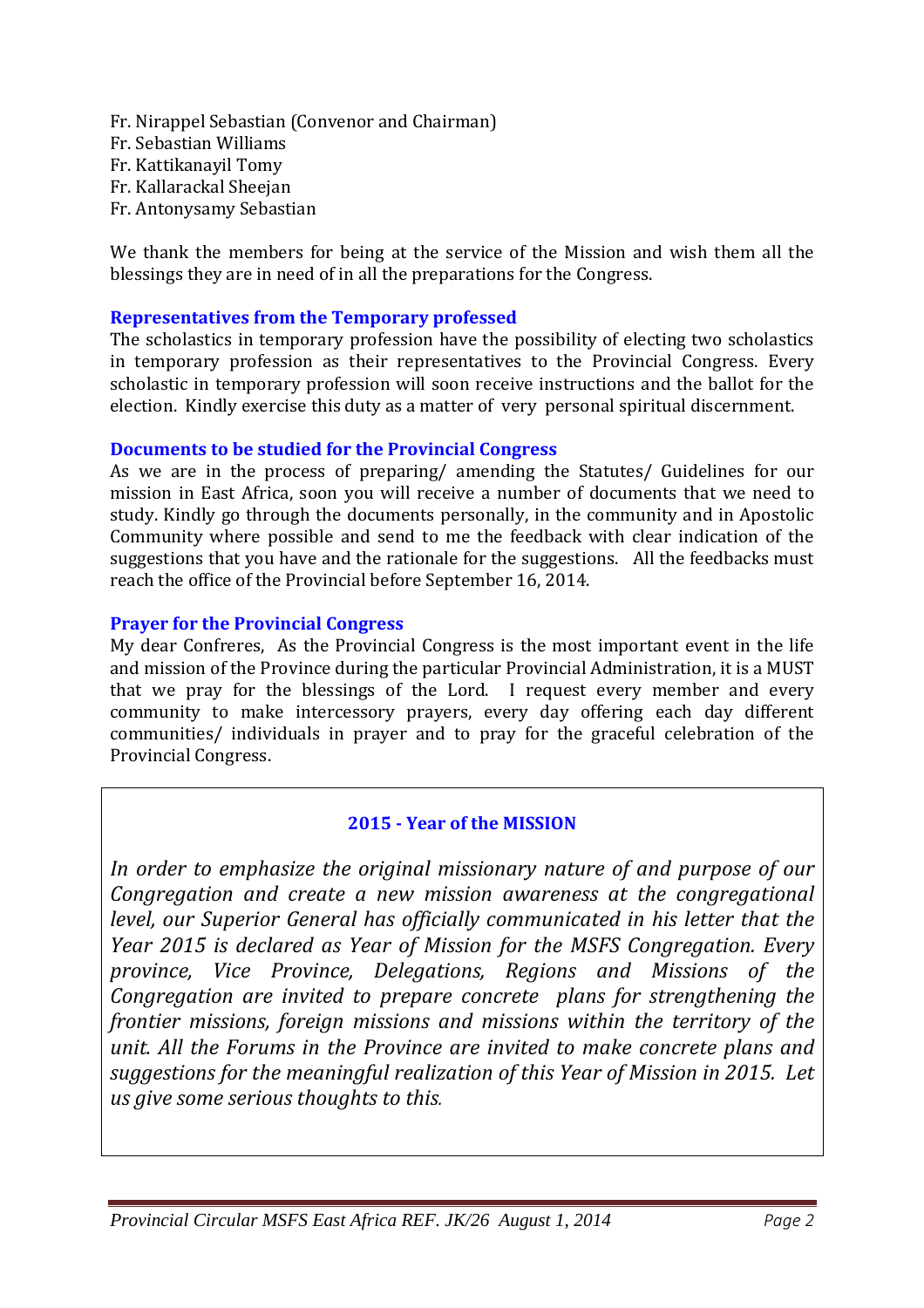## **We grow steadily : New members to our Fransalian Family**

## **Initiation to Novitiate**

On July 9, 2014 five pre-novices from three MSAF units, were initiated into the canonical novitiate in a simple ceremony officiated by Fr. Johnson Kallidukil, the Provincial. The new Novices are:

| Egidio Abel            | from Mozambique |
|------------------------|-----------------|
| Joseph Ssengendo       | from Uganda     |
| Moses Okoth from       | from Uganda     |
| Nymsi Yves Cyrille     | from Cameroon   |
| Toussaint Ndeialdongar | from Chad       |

#### **First Profession**

On July 10, 2014 nine Novices from three MSAF Units made their First Profession during the Most Holy Eucharistic Celebration at Fransalianum, MSFS Novitiate Kibaha. The Eucharist was presided over by His Lordship Titus Mdoe the Auxiliary Bishop of the Archdiocese of Dar es Salaam. We thank His Lordship for his availability for the Mass and sharing very good message with us. Those who made the First Profession are:

#### *East Africa Province*

| Alex Wambua Thomas   | from Kenya    |
|----------------------|---------------|
| Edward Azigard Mgagi | from Tanzania |
| Victor Muia Mutuku   | from Kenya    |

*Nagpur Province/ Mozambique Delegation*  Desiderio Joao Deveriasse from Mozambique

## *South West Province/Chad-Cameroon Mission*

| Madjita Tanibe Anniversaire | from Chad        |
|-----------------------------|------------------|
| M' Toudjiel Abba from       | from Chad        |
| Chiabi Titus Tosam          | from Cameroonian |
| Leandre Francky Senguena    | from Cameroonian |
| Philippe Roland Mbolo       | from Cameroonian |

#### **Final Profession**

On July 10, 2014 the following Scholastics of MSFS East Africa Province made the Final Profession during the same Eucharistic celebration. With them now we are 52 Finally Professed Members in the East Africa Province.

| Auppaden Siljo Cherian | from Inda   |
|------------------------|-------------|
| Kayanja Joseph Mary    | from Uganda |
| Mwebia Japhet Kirimi   | from Kenya  |
| Ouma Charles Ondiek    | from Kenya  |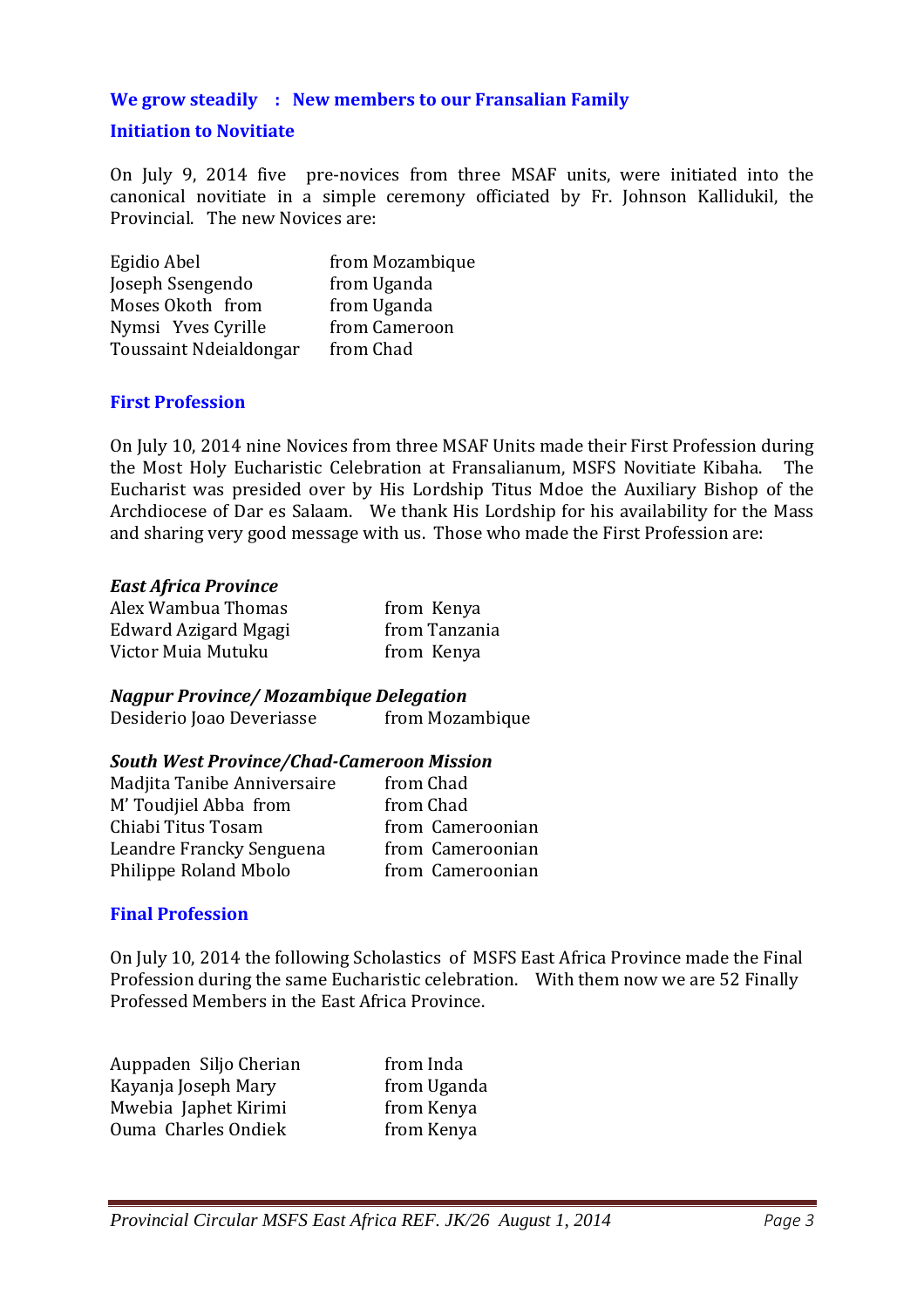Every vocation is so precious to us that we cannot but thank the Almighty God for the good and promising members to our Congregation from different parts of the world. We extend our hearty Congratulations to them. We also thank and appreciate the Councillor in-charge of Formation, Vocation Promoters, the Director and Socius of Novices and the Rector and the formators for the accompaniment they offer to the candidates in their journey of vocation.

## **Fr. Paul Samy MSFS: Welcome to Africa**

Rev. Fr. Paul Samy MSFS of the South East India Province has volunteered to work in East Africa. He was ordained priest in the year 2001 has lot of experiences in the apostolate of formation and pastoral work. He arrived in Dar es Salaam on July 28, 2014. We extend a warm welcome to Fr. Paul Samy to East Africa and wish him a time of pleasant stay, fruitful and enjoyable ministry in East Africa. We also express our sincere thanks to Rev. Fr. Antony Dharmaraj MSFS the Provincial of South East Province, the Provincial Curia and the entire Province Community for their good will, consent and encouragement given to Fr. Paul Samy. *Karibu sana Padre Paul Samy.* 

## **Appointments and Transfers**

**Fr. Pathiyil Johnson MSFS**. With effect from August 31, 2014 Fr. Johnson is relieved from the present responsibilities and is designated for higher studies in Spirituality at *Angelicum* Rome. As we express our thanks to God for the memorable blessings we have received in and through him, we also entrust to the Lord his new mission. His new address and contacts will be given later.

**Fr. Sebastian Williams MSFS** the present Vice Rector is temporarily appointed as the Acting Rector and Superior of the SFS Junior Seminary community till further arrangements are made. I thank him for accepting this task, in spite of the heavy responsibilities that he already has. This appointment is effective from September 1, 2014

**Fr. Palakudy Sebastian MSFS** is temporarily appointed at MSFS Community Mlolongo-Katani, Kenya with effect from August 15, 2014.

**Fr. Paul Samy MSFS** is temporarily appointed to the MSFS Community at Ipuli, Tabora, Tanzania with effect from August 15, 2014

## **Prayers Requested:**

**Mr. Antony Maruthomalayil,** the beloved father of our confrere Fr. Joby Maruthomalayil - passed away in India on July 12, 2014 due to old age related illnesses. He was 86 years old.

**Mr. Ndeialdongar Ndouba Maurice**, father of Toussaint Ndeialdongar one of our novices (from Chad) in Kibaha, Tanzania passed away on July 3, 2014. It was the very day the would be novice was starting the retreat in preparation for entry to the novitiate.

*May the soul of the faithful departed through the mercy of God rest in peace!*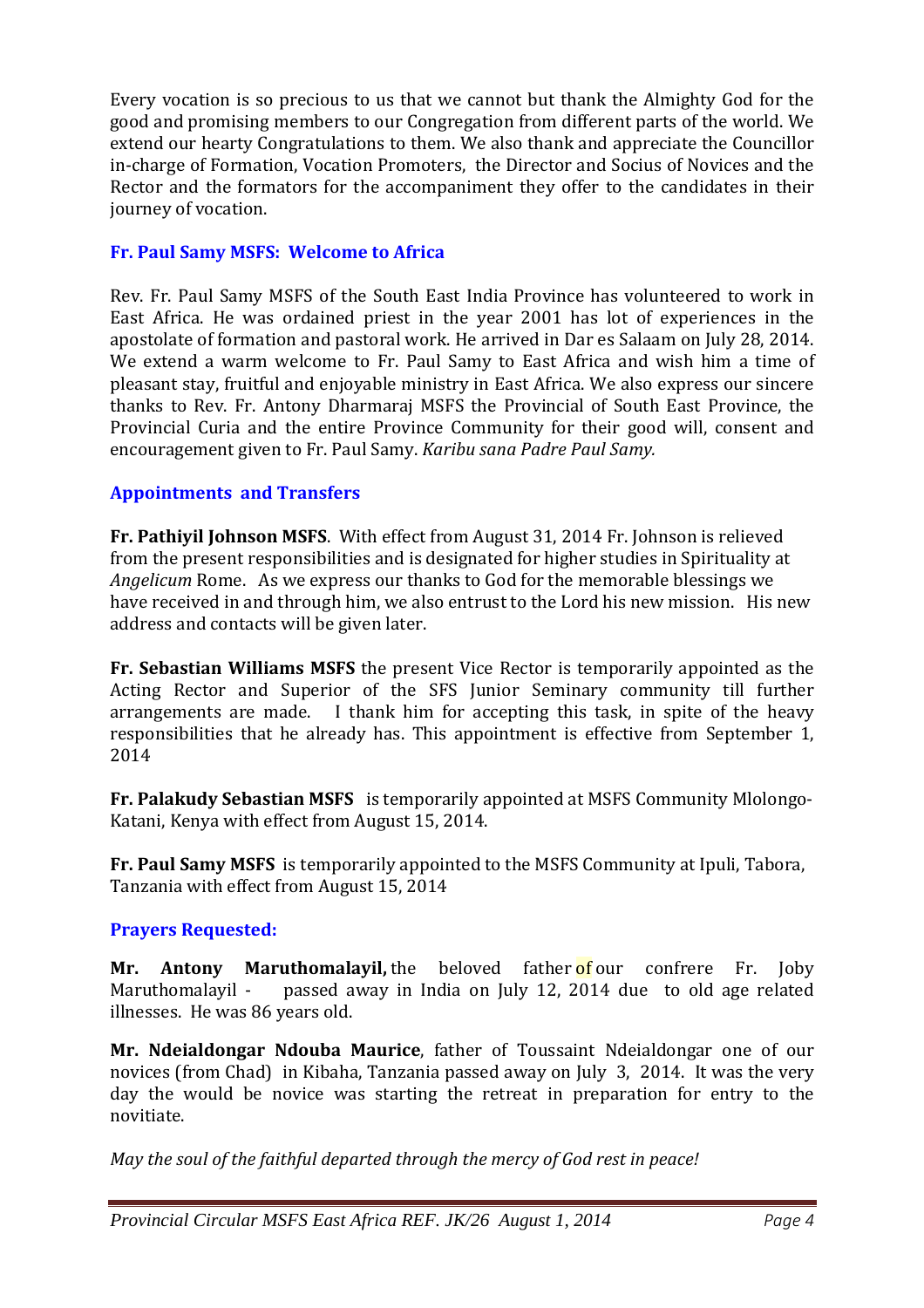## **Jubilation for St. Francis de Sales Parish Dumila, Morogoro**

On July 6, 2014 in very festive atmosphere the renovated Parish Church of Dumila along with the new altar was blessed by His Lordship Bishop Telesphore Mkude the Bishop of Morogoro. The sacrament of confirmation was also administered to nearly 100 faithful. The day also marked the Silver Jubilee celebration of the religious profession of Sr. Reena and Sr. Agnes (Sisters of St. Joseph of Annecy) who are very much associated with us. The presbytery of Dumila was also renovated with new facelift. Our Sincere thanks to Fr. Tomy Kattikanayil MSFS the Parish Priest for the initiatives and the spirit of dedication in completing the works well and on time. We also appreciate the good collaboration from the parish community and the Sisters of St. Joseph of Annecy in accomplishing all the works.

## **Another "wing" for SFS Katani**

On June 24, 2014 Rev. Fr. Jacob Thekekara MSFS the superior of the Mlolongo-Katani community blessed the shopping complex built on the side of the Katani Siyokimau Road. The first part of the building has seven rooms which are named after the seven gifts of the Holy Spirit. The second stage of construction will be consisting of another seven rooms in the ground floor and fourteen living rooms on the first floor. It is another effort from the part of the Fransalians to make SFS Integrated Primary School selfsufficient. All the rooms are already occupied by people for the commercial purpose. We like to thank God and all those who supported us in this endure.

Our hearty congratulations to Fr. Sunny Vettickal and all the members of the community for the initiative of constructing shops as part of long term self- reliance program.

## **Fr. Josef Giefing : Welcome to Tanzania**

Our Mission Friend and close associate Rev. Fr. Josef Giefing from Austria has come to Tanzania to spend his holidays and to visit our missions. We extend to him a hearty welcome and wish him happy stay with us. *Karibu sana Baba!*

## **Fr. John Karondukadavil MSFS**

Fr. John Karondukadavil MSFS arrived in Tanzania on July 23, 2014 in order to guide the Congregational retreat in East Africa, along with Fr. Agnelo Fernandes. We extend a warm welcome and wish him good and effective ministry by way of guiding us in the retreat.

#### **Annual - Congregational retreat**

As announced earlier, all the confreres in East Africa will have participated in the annual retreat in one of the three sessions offered at LCI. I very sincerely thank all the confreres for availing this opportunity of retreat even sacrificing some days of their precious annual holidays as they are to be back on time for the Provincial Congress. request those confreres of East Africa Province outside the territory of East Africa, to attend the retreats when organized in your respective units (like GAH, USA VP) or in the other Provinces.

#### **Missionary Volunteers from Mexico**

We had been blessed with the presence of 16 missionary volunteers from Mexico with us from June 29 to July 28, 2014. They are young university students who came to support us with the construction of two village chapels in the parishes of Mkuza in the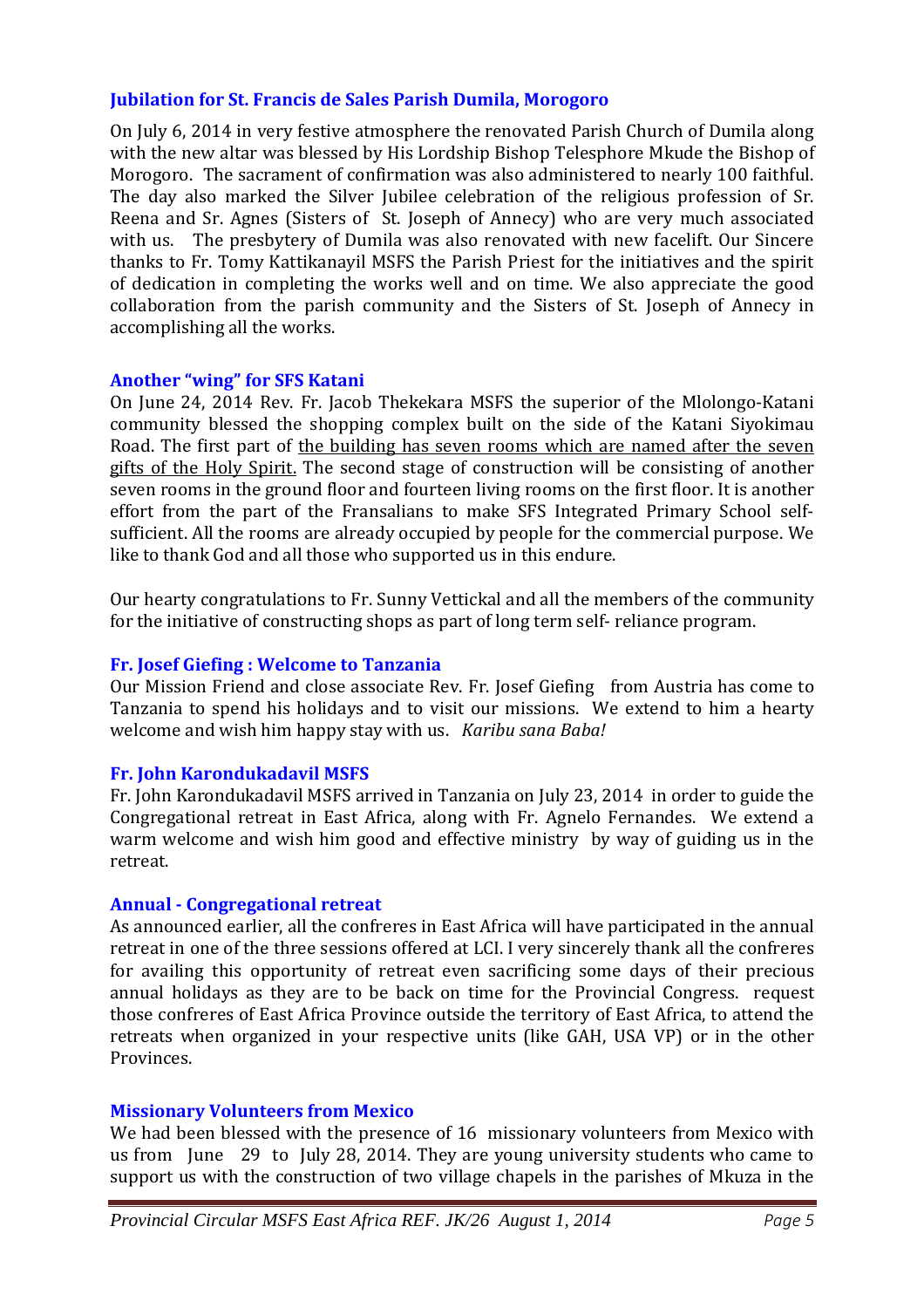Archdiocese of Dar es Salaam and Ngurudotto, in the Archdiocese of Arusha. The group was lead by Fr. Gabriel Gonzalez LC from Centro Universitario Valia, Mexico. We thank Fr. Gabriel and his team for their missionary dedication, support and solidarity with our missions in Tanzania. We welcome them again to Africa

## **Missionary Volunteers from Chile**

We have eighteen missionary volunteers from Chile with us in the province from July 16 to August 2, 2014. They are also university students from the Engineering department of the Catholic University of Chile. They are at present helping in our children's home and schools in Ipuli, Tabora. We wish them a very pleasant stay with us. We also express our gratitude and thankfulness for their missionary presence, support and solidarity in our missionary works. We very specially thank Ms Sole Ferrer, their Group Coordinator from the Catholic University of Chile. *Karibuni tena Afrika!*

## **Home Holidays**

The following confreres are on home holidays.

| Fr. Poikunnel Joseph       | from June 15 to August $10, 2014$   |
|----------------------------|-------------------------------------|
| Fr. Packiam Wilson         | from July 2 to July 28, 2014        |
| Fr. Chinnappan Arockiasamy | from August 1 to September 20, 2014 |
| Fr. Stephen Ubadesi        | from August 1 to September 20, 2014 |
| Fr. Vettickal Sunny        | from August 1 to September 20, 2014 |
| Fr. Raj Robert Soosai      | from August 1 to September 20, 2014 |
| Fr. Kochumalayil Sony      | from August 17 to August 30, 2014   |
|                            |                                     |

We wish them all the best and good time with their dear ones.

## **My tentative Program**

## **July 2014**

- 15 Installation as the Provincial at SFS Junior Seminary Morogoro, Tanzania
- 19 Jubilee Celebration in Dumila and meeting with Mother General of SJA
- 22 Travel to LCI Arusha
- 23-28 Retreat at LCI
- 24 Back to Morogoro
- 30 Meeting with the Mother General of DSFS

## **August 2014**

- 1-2 Dar es Salaam- Guests from Germany (2 to 22 Aug)
- 3 Mass in Mkuza/Village
- 6 Travel to Singida
- 7 Ipuli
- 8 Opening of Novena Mass at Kategille, Itga
- 9 Graduation SFS Primary Ipuli
- 10 Mass in Bukene
- 11 Visit to Lububu, Mwakata and travel to Mwanza
- 12 Mwanza Bunda
- 16 at LCI Arusha
- 17 Mass in the New Outstation Maji ya Chai & Ngurdotto
- 18 Travel to Dar es Salaam
- 23 Back to Morogoro
- 24 Mass in Dumila/ Village